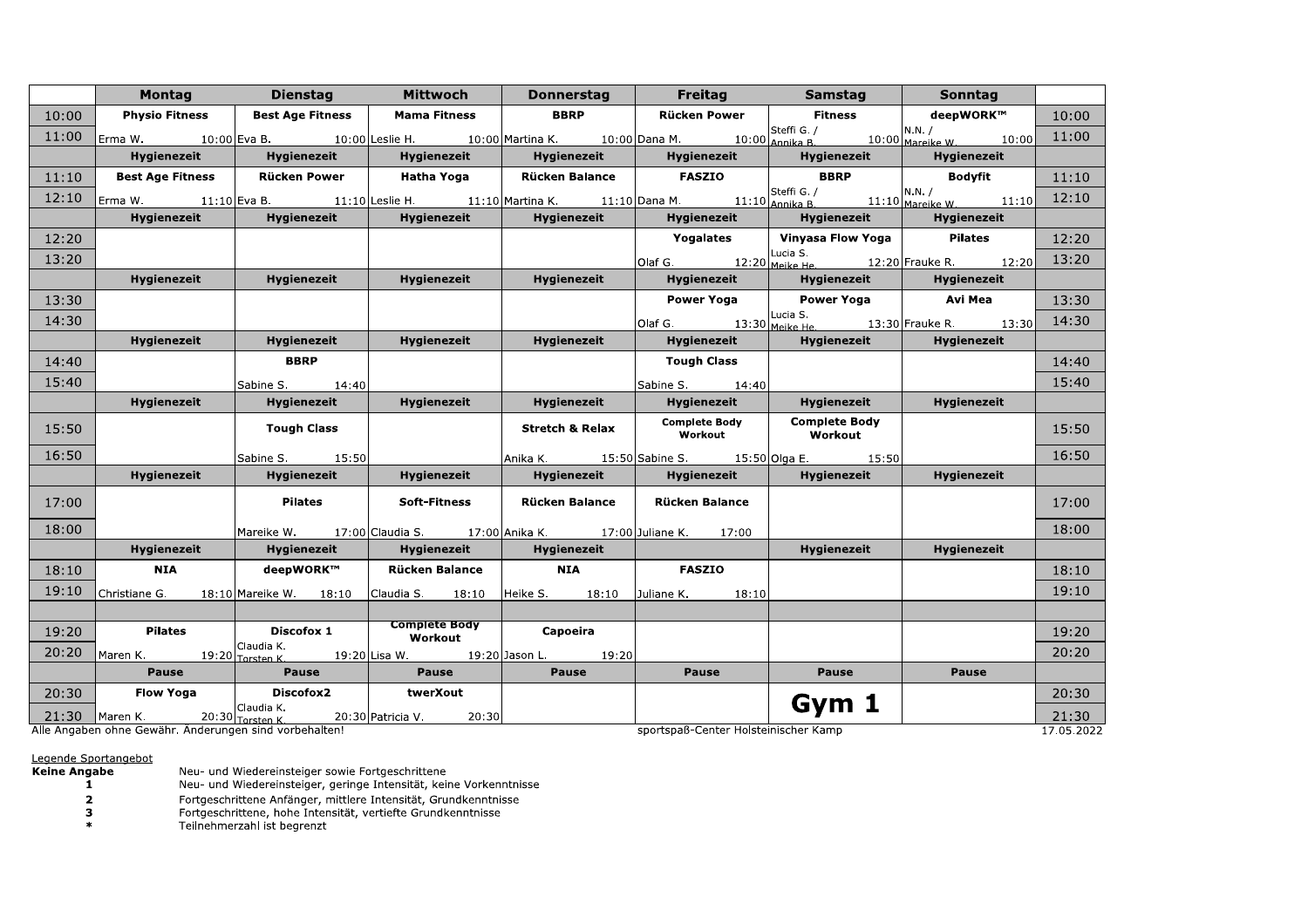| Montag             | <b>Dienstag</b>    | Mittwoch                                       | <b>Donnerstag</b>                                                                                           | <b>Freitag</b>                                                                                                                                                                           | <b>Samstag</b>                                     | <b>Sonntag</b>                                                                                         |                                                                                                                                                                                                                                                                                                                                                                                                                                                                                                                                                                                                                                                                                                |
|--------------------|--------------------|------------------------------------------------|-------------------------------------------------------------------------------------------------------------|------------------------------------------------------------------------------------------------------------------------------------------------------------------------------------------|----------------------------------------------------|--------------------------------------------------------------------------------------------------------|------------------------------------------------------------------------------------------------------------------------------------------------------------------------------------------------------------------------------------------------------------------------------------------------------------------------------------------------------------------------------------------------------------------------------------------------------------------------------------------------------------------------------------------------------------------------------------------------------------------------------------------------------------------------------------------------|
| <b>FASZIO</b>      | Qi Gong            | Flow-Yoga                                      | <b>Abenteuer Bewegung</b><br>10 - 24 Monate                                                                 | <b>BBRP</b>                                                                                                                                                                              | Cardiorobic                                        |                                                                                                        | 10:45                                                                                                                                                                                                                                                                                                                                                                                                                                                                                                                                                                                                                                                                                          |
|                    |                    |                                                |                                                                                                             |                                                                                                                                                                                          |                                                    |                                                                                                        | 11:45                                                                                                                                                                                                                                                                                                                                                                                                                                                                                                                                                                                                                                                                                          |
| Hygienezeit        | Hygienezeit        | Hygienezeit                                    | <b>Hygienezeit</b>                                                                                          | <b>Hygienezeit</b>                                                                                                                                                                       | <b>Hygienezeit</b>                                 | Lucia S. /                                                                                             |                                                                                                                                                                                                                                                                                                                                                                                                                                                                                                                                                                                                                                                                                                |
| Rücken Power       | <b>FASZIO</b>      | Yin Yoga                                       |                                                                                                             | Best Age Fitness                                                                                                                                                                         |                                                    |                                                                                                        | 11:55                                                                                                                                                                                                                                                                                                                                                                                                                                                                                                                                                                                                                                                                                          |
|                    |                    |                                                |                                                                                                             |                                                                                                                                                                                          |                                                    | Hygienezeit                                                                                            | 12:55                                                                                                                                                                                                                                                                                                                                                                                                                                                                                                                                                                                                                                                                                          |
| <b>Hygienezeit</b> | <b>Hygienezeit</b> | <b>Hygienezeit</b>                             | <b>Hygienezeit</b>                                                                                          | <b>Hygienezeit</b>                                                                                                                                                                       | <b>Hygienezeit</b>                                 |                                                                                                        |                                                                                                                                                                                                                                                                                                                                                                                                                                                                                                                                                                                                                                                                                                |
|                    |                    |                                                |                                                                                                             |                                                                                                                                                                                          | ZUMBA® Fitness                                     | Hip Hop                                                                                                | 13:05                                                                                                                                                                                                                                                                                                                                                                                                                                                                                                                                                                                                                                                                                          |
|                    |                    |                                                |                                                                                                             |                                                                                                                                                                                          | Nico F.                                            |                                                                                                        | $13:05$ 14:05                                                                                                                                                                                                                                                                                                                                                                                                                                                                                                                                                                                                                                                                                  |
| Hygienezeit        | Hygienezeit        | Hygienezeit                                    | Hygienezeit                                                                                                 | Hygienezeit                                                                                                                                                                              | Hygienezeit                                        | Hygienezeit                                                                                            |                                                                                                                                                                                                                                                                                                                                                                                                                                                                                                                                                                                                                                                                                                |
|                    |                    | Kundalini Yoga                                 |                                                                                                             |                                                                                                                                                                                          |                                                    | Dance 'n' Strip                                                                                        | 14:15                                                                                                                                                                                                                                                                                                                                                                                                                                                                                                                                                                                                                                                                                          |
|                    | S.                 |                                                |                                                                                                             |                                                                                                                                                                                          |                                                    |                                                                                                        | 15:15                                                                                                                                                                                                                                                                                                                                                                                                                                                                                                                                                                                                                                                                                          |
| Hygienezeit        | Hygienezeit        | <b>Hygienezeit</b>                             | Hygienezeit                                                                                                 | Hygienezeit                                                                                                                                                                              | Hygienezeit                                        | Hygienezeit                                                                                            |                                                                                                                                                                                                                                                                                                                                                                                                                                                                                                                                                                                                                                                                                                |
|                    |                    |                                                |                                                                                                             | Kindertanz/Rhythmik                                                                                                                                                                      |                                                    | Yogalates                                                                                              | 15:25                                                                                                                                                                                                                                                                                                                                                                                                                                                                                                                                                                                                                                                                                          |
|                    | Anna-Julia         |                                                |                                                                                                             |                                                                                                                                                                                          |                                                    |                                                                                                        | 16:25                                                                                                                                                                                                                                                                                                                                                                                                                                                                                                                                                                                                                                                                                          |
| Hygienezeit        | <b>Hygienezeit</b> | Hygienezeit                                    | Hygienezeit                                                                                                 | Hygienezeit                                                                                                                                                                              | Hygienezeit                                        | <b>Hygienezeit</b>                                                                                     |                                                                                                                                                                                                                                                                                                                                                                                                                                                                                                                                                                                                                                                                                                |
| Yogalates          |                    | Sport für                                      |                                                                                                             | Kindertanz/Rhythmik                                                                                                                                                                      | Vinyasa Flow-Yoga                                  |                                                                                                        | 16:35                                                                                                                                                                                                                                                                                                                                                                                                                                                                                                                                                                                                                                                                                          |
|                    |                    |                                                |                                                                                                             |                                                                                                                                                                                          | Kirsten C. /                                       |                                                                                                        | 17:35                                                                                                                                                                                                                                                                                                                                                                                                                                                                                                                                                                                                                                                                                          |
| <b>Hygienezeit</b> | Hygienezeit        | Hygienezeit                                    | Hygienezeit                                                                                                 | Hygienezeit                                                                                                                                                                              | <b>Hygienezeit</b>                                 | Hygienezeit                                                                                            |                                                                                                                                                                                                                                                                                                                                                                                                                                                                                                                                                                                                                                                                                                |
| <b>BBRP</b>        | Workout            | Hatha Yoga                                     |                                                                                                             | Qi Gong                                                                                                                                                                                  | Yin Yoga                                           | <b>Pilates</b>                                                                                         | 17:45                                                                                                                                                                                                                                                                                                                                                                                                                                                                                                                                                                                                                                                                                          |
|                    |                    |                                                |                                                                                                             |                                                                                                                                                                                          |                                                    |                                                                                                        |                                                                                                                                                                                                                                                                                                                                                                                                                                                                                                                                                                                                                                                                                                |
| <b>Hygienezeit</b> | Hygienezeit        | <b>Hygienezeit</b>                             | Hygienezeit                                                                                                 | Hygienezeit                                                                                                                                                                              | <b>Hygienezeit</b>                                 | <b>Hygienezeit</b>                                                                                     |                                                                                                                                                                                                                                                                                                                                                                                                                                                                                                                                                                                                                                                                                                |
| Rückenpower        | Rücken Power       | <b>Pilates</b>                                 |                                                                                                             | Deep Relax                                                                                                                                                                               |                                                    | Erwachsene                                                                                             | 18:55                                                                                                                                                                                                                                                                                                                                                                                                                                                                                                                                                                                                                                                                                          |
|                    |                    |                                                |                                                                                                             |                                                                                                                                                                                          |                                                    | Ofelia R.                                                                                              | 18:55 19:55                                                                                                                                                                                                                                                                                                                                                                                                                                                                                                                                                                                                                                                                                    |
| Pause              | Pause              | <b>Pause</b>                                   | Pause                                                                                                       | Pause                                                                                                                                                                                    | Pause                                              | Pause                                                                                                  |                                                                                                                                                                                                                                                                                                                                                                                                                                                                                                                                                                                                                                                                                                |
|                    |                    | Yogalates                                      |                                                                                                             | Hatha Yoga                                                                                                                                                                               |                                                    |                                                                                                        | 20:05                                                                                                                                                                                                                                                                                                                                                                                                                                                                                                                                                                                                                                                                                          |
|                    | Susanne W.         |                                                |                                                                                                             | Sabine J.                                                                                                                                                                                |                                                    |                                                                                                        | 21:05                                                                                                                                                                                                                                                                                                                                                                                                                                                                                                                                                                                                                                                                                          |
| Pause              | <b>Pause</b>       | Pause                                          | Pause                                                                                                       | Pause                                                                                                                                                                                    | Pause                                              | Pause                                                                                                  |                                                                                                                                                                                                                                                                                                                                                                                                                                                                                                                                                                                                                                                                                                |
|                    |                    |                                                |                                                                                                             |                                                                                                                                                                                          |                                                    |                                                                                                        | 21:15                                                                                                                                                                                                                                                                                                                                                                                                                                                                                                                                                                                                                                                                                          |
|                    |                    |                                                |                                                                                                             |                                                                                                                                                                                          |                                                    |                                                                                                        | 22:15                                                                                                                                                                                                                                                                                                                                                                                                                                                                                                                                                                                                                                                                                          |
|                    |                    | Anna-Julia<br>Sabine J. 16:35<br>Complete Body | <b>Babys in Bewegung</b><br>Abenteuer Bewegung   Yin Yoga<br>Schwangere<br>ZUMBA® Fitness<br>20:05 Katja P. | $14:15$ Beate B. $14:15$<br>S. 15:25 Beate B. 15:25<br>Frauke R. 16:35<br>Sabrina K. 17:45 Jessica O. 17:45 Meike He. 17:45<br>Sabrina K. 18:55 Jessica O. 18:55 Katja P. 18:55<br>20:05 | <b>Babys in Bewegung</b><br>3-5 Jahre<br>5-8 Jahre | <b>Complete Body</b><br>Anna G. 15:25<br>Kirsten C. /<br>Thu-Cuc N. 18:55<br>20:05<br>Gym <sub>2</sub> | Hatha Yoga 90 Min.<br>Angela D. 10:45 Petra T. 10:45 Felicitas N. 10:45 Anna-Julia S 10:45 Sabine Sa. 10:45 Sylvia 0./<br>$He$ la H. $10:45$<br>$\begin{array}{ l l l }\hline \text{Angle 0.} & 11:55 \text{ Petra T.} & 11:55 \text{ Felicitas N.} & 11:55 \text{ Anna-Julia S.} & 11:55 \text{ Sabine Sa.} & 11:55 \text{Cathrin G.} & 11:55 \text{ N.} & 11:55 \text{ N.} & 11:55 \text{ N.} & 11:55 \text{ N.} & 11:55 \text{ N.} & 11:55 \text{ N.} & 11:55 \text{ N.} & 11:55 \text{ N.} & 11:55 \text{$<br>13:05 Diana M.<br>Diana M. 14:15<br>Diana M. 15:25<br>Anna G. $16:35 _{\text{Petra M}}$ 16:35<br>Thu-Cuc N. 17:45 Petra M. 17:45 Ofelia R. 17:45 18:45<br><b>Ballett für</b> |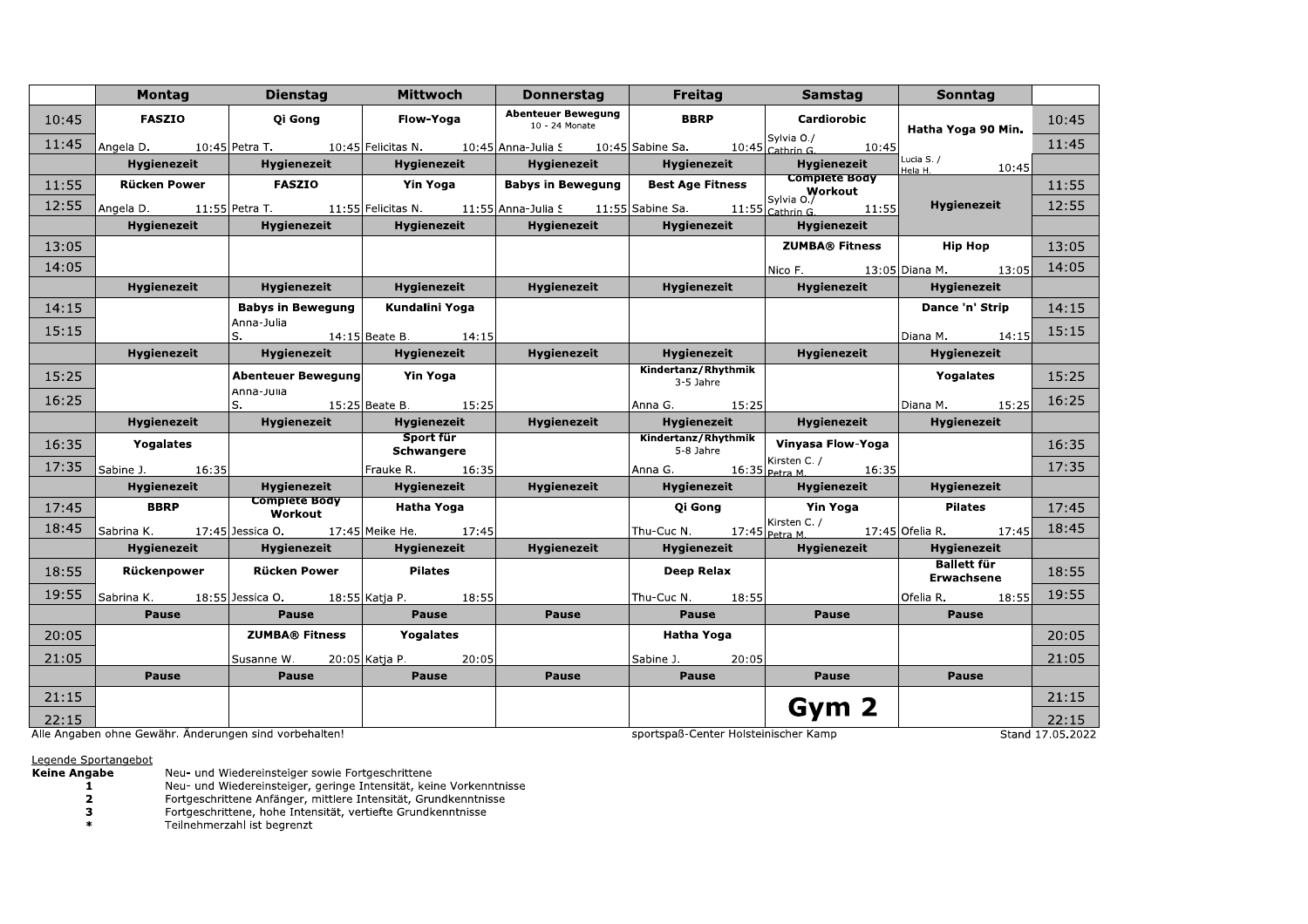|       | Montag                                                 | <b>Dienstag</b>                                                                                                                                       | Mittwoch                        | <b>Donnerstag</b>        | Freitag                              | Samstag                                                                                                                             | Sonntag                                                     |                  |
|-------|--------------------------------------------------------|-------------------------------------------------------------------------------------------------------------------------------------------------------|---------------------------------|--------------------------|--------------------------------------|-------------------------------------------------------------------------------------------------------------------------------------|-------------------------------------------------------------|------------------|
| 10:30 | deepWork                                               | <b>Complete Body</b><br>Workout                                                                                                                       | <b>Complete Body</b><br>Workout | Yogalates                | Cardiorobic                          | Bodyfit                                                                                                                             | <b>BBRP</b>                                                 | 10:30            |
| 11:30 |                                                        | Steffi G. $10:30$ Alexandra L. $10:30$ Marianne S. $10:30$ Angela D. $10:30$ Katrin N. $10:30$ Sabine S. $10:30$ Nese M.                              |                                 |                          |                                      |                                                                                                                                     |                                                             | 10:30 11:30      |
|       | <b>Hygienezeit</b>                                     | Hygienezeit                                                                                                                                           | Hygienezeit                     | <b>Hygienezeit</b>       | <b>Hygienezeit</b>                   | <b>Hygienezeit</b>                                                                                                                  | <b>Hygienezeit</b>                                          |                  |
| 11:40 | <b>Complete Body</b><br>Workout                        | <b>Pilates</b>                                                                                                                                        | <b>BBRP</b>                     | Complete Body<br>Workout |                                      | <b>Step Advanced</b>                                                                                                                | Cardiorobic                                                 | 11:40            |
| 12:40 |                                                        | Steffi G. 11:40   Ofelia R. 11:40   Marianne S. 11:40   Angela D. 11:40                                                                               |                                 |                          |                                      |                                                                                                                                     | Sabine S. 11:40 Dochen T./ 11:40 12:40                      |                  |
|       | <b>Hygienezeit</b>                                     | <b>Hygienezeit</b>                                                                                                                                    | Hygienezeit                     | Hygienezeit              | Hygienezeit                          | <b>Hygienezeit</b>                                                                                                                  | Hygienezeit                                                 |                  |
| 12:50 |                                                        |                                                                                                                                                       |                                 |                          | Mama Fitness                         | Complete Body<br>Workout                                                                                                            | <b>Fatburner</b>                                            | 12:50            |
| 13:50 |                                                        |                                                                                                                                                       |                                 |                          |                                      |                                                                                                                                     | Ellen J. 12:50 Andreas M. 12:50 Lisa W. 12:50 13:50         |                  |
|       | <b>Hygienezeit</b>                                     | Hygienezeit                                                                                                                                           | Hygienezeit                     | Hygienezeit              | <b>Hygienezeit</b>                   |                                                                                                                                     |                                                             |                  |
| 14:00 |                                                        |                                                                                                                                                       |                                 |                          |                                      | Bodyfit Fit Fight Basic/ Hygienezeit<br>Bodyfit Fit Fight Basic/ Complete Body<br>Fit Fight Basic/ Complete Body<br>Technik Workout |                                                             | 14:00            |
| 15:00 |                                                        |                                                                                                                                                       |                                 |                          |                                      |                                                                                                                                     | Ellen <u>J. 14:00</u> Andreas M. 14:00 Bentie 1 14:00 15:00 |                  |
|       | <b>Hygienezeit</b>                                     | <b>Hygienezeit</b>                                                                                                                                    | Hygienezeit                     | Hygienezeit              | <b>Example 19 Hygienezeit</b>        | Hygienezeit                                                                                                                         | Hygienezeit                                                 |                  |
| 15:10 |                                                        |                                                                                                                                                       |                                 |                          | <b>BBRP</b>                          |                                                                                                                                     |                                                             | 15:10            |
| 16:10 |                                                        |                                                                                                                                                       |                                 |                          | Ellen J. 15:10                       |                                                                                                                                     |                                                             | 16:10            |
|       | Hygienezeit                                            | Hygienezeit                                                                                                                                           | Hygienezeit                     | Hygienezeit              | <b>Hygienezeit</b>                   | <b>Hygienezeit</b>                                                                                                                  | Hygienezeit                                                 |                  |
| 16:20 | Soft-Fitness                                           |                                                                                                                                                       | Krav Maga                       |                          |                                      | <b>BBRP</b>                                                                                                                         | <b>BBRP</b>                                                 | 16:20            |
| 17:20 | Dürüye D.-S. $16:20$                                   |                                                                                                                                                       | Martin V. 16:20                 |                          |                                      |                                                                                                                                     | Beate B.-E./<br>Carmen C. 16:20 Frederik J. 16:20 17:20     |                  |
|       | Hygienezeit                                            | <b>Hygienezeit</b>                                                                                                                                    | Hygienezeit                     | <b>Hygienezeit</b>       | <b>Hygienezeit</b>                   | Hygienezeit                                                                                                                         | Hygienezeit                                                 |                  |
| 17:30 | Complete Body<br>Workout                               | Zumba-Step                                                                                                                                            | <b>Bodyfit</b>                  | <b>Pilates</b>           |                                      | Dance'n'Fitness   Tough Class   Tough Class                                                                                         |                                                             | 17:30            |
| 18:30 |                                                        | Dürüye D.-S. $17:30$ Ulrike H. $17:30$ Gundi D. $17:30$ Sylvia W. $17:30$ Larissa B. $17:30$ <sub>Carmen C.</sub> $17:30$ Frederik J. $17:30$ $18:30$ |                                 |                          |                                      |                                                                                                                                     |                                                             |                  |
|       | Hygienezeit                                            | <b>Solution Control</b> Hygienezeit                                                                                                                   |                                 |                          | Hygienezeit   Hygienezeit            |                                                                                                                                     | Hygienezeit   Hygienezeit                                   |                  |
| 18:40 | Salsation®                                             | Zumba Fitness                                                                                                                                         | Cardiorobic                     | Yogalates                | deepWORK™                            |                                                                                                                                     | Rücken Power                                                | 18:40            |
| 19:40 |                                                        | Nina G. 18:40 Ulrike H. 18:40 Gundi D. 18:40 Sylvia W. 18:40 Larissa B. 18:40                                                                         |                                 |                          |                                      |                                                                                                                                     | Sabine J. 18:40 19:40                                       |                  |
|       | Hygienezeit                                            | <b>1992 – Hygienezeit</b>                                                                                                                             | Hygienezeit                     | <b>Hygienezeit</b>       | Hygienezeit                          | Hygienezeit                                                                                                                         | <b>Hygienezeit</b>                                          |                  |
| 19:50 | <b>Complete Body</b><br>Workout                        | <b>Complete Body</b><br>Workout                                                                                                                       | <b>BBRP</b>                     |                          | Bodyfit                              |                                                                                                                                     | Hatha Yoga                                                  | 19:50            |
| 20:50 |                                                        | Lisa T. 19:50 Sonja F. 19:50 Tekla J. 19:50                                                                                                           |                                 |                          | Lisa T. 19:50                        |                                                                                                                                     | Sabine J. 19:50 20:50                                       |                  |
|       | Hygienezeit                                            | Hygienezeit                                                                                                                                           | Hygienezeit                     | <b>Hygienezeit</b>       | <b>Hygienezeit</b>                   | <b>Hygienezeit</b>                                                                                                                  | Hygienezeit<br><b>Contract</b>                              |                  |
| 21:00 |                                                        |                                                                                                                                                       | Bofyfit                         |                          |                                      |                                                                                                                                     |                                                             | 21:00            |
| 22:00 |                                                        |                                                                                                                                                       | Tekla J. 21:00                  |                          |                                      | Gym 3                                                                                                                               |                                                             | 22:00            |
|       | Alle Angaben ohne Gewähr. Änderungen sind vorbehalten! |                                                                                                                                                       |                                 |                          | sportspaß-Center Holsteinischer Kamp |                                                                                                                                     |                                                             | Stand 06.05.2022 |

## Legende Sportangebot<br>Keine Angabe

Neu- und Wiedereinsteiger sowie Fortgeschrittene<br>Neu- und Wiedereinsteiger, geringe Intensität, keine Vorkenntnisse<br>Fortgeschrittene Anfänger, mittlere Intensität, Grundkenntnisse<br>Fortgeschrittene, hohe Intensität, vertief  $\mathbf{1}$ 

 $\frac{2}{3}$ 

 $\ast$